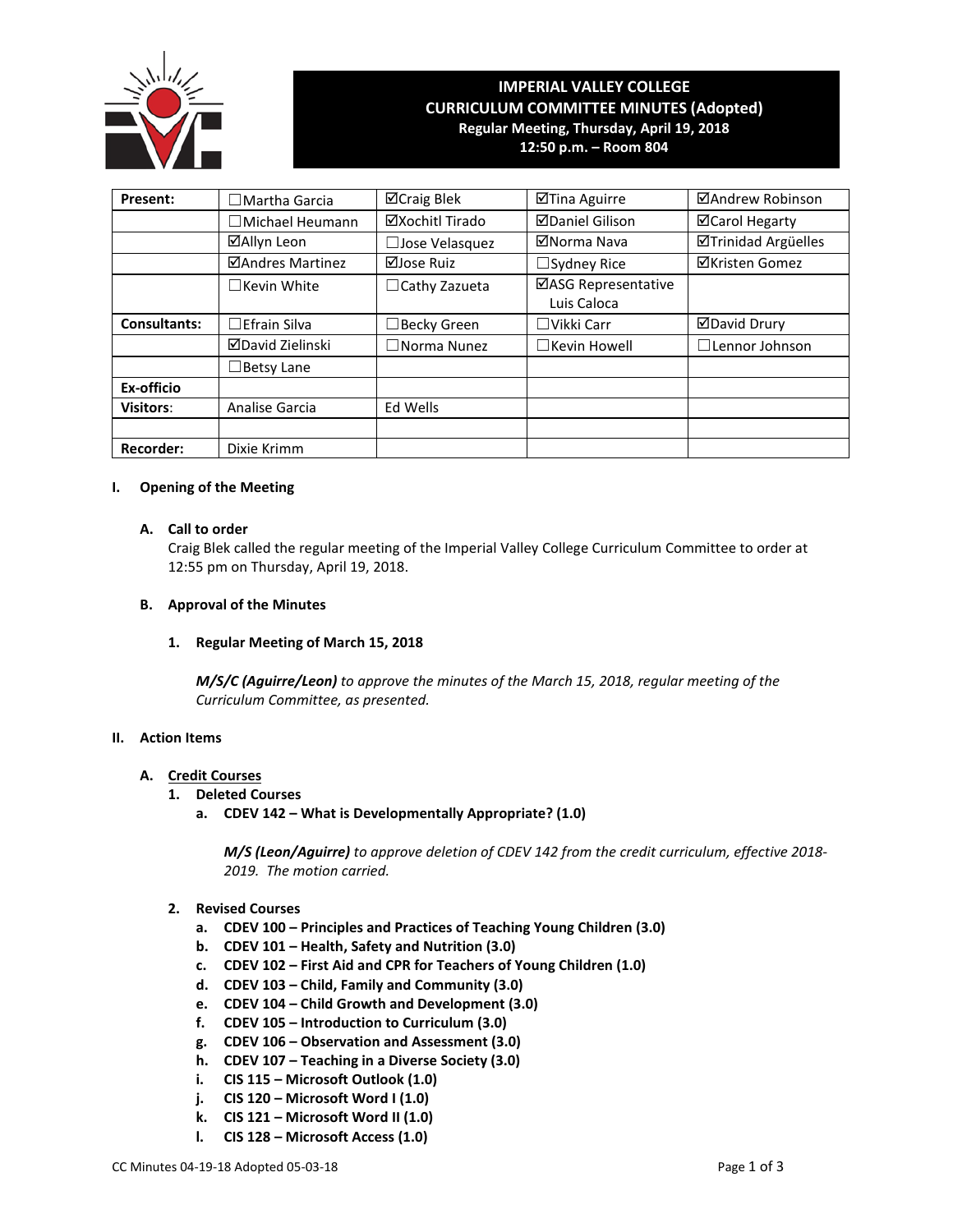- **m. CIS 130 – Power Point I (1.0)**
- **n. CIS 131 – Power Point II (1.0)**
- **o. ELTT 101 – Electrical Trades I (4.0)**
- **p. ELTT 102 – Electrical Trades II (4.0)**
- **q. ELTT 103 – Electrical Trades III (4.0)**
- **r. ELTT 104 – Electrical Trades IV (4.0)**

*M/S (Aguirre/Leon) to approve the update items a. thru r. above, as indicated in CurricUNET, effective 2018-2019. The motion carried.*

- **s. POST 160 – Regular Basic Course Modular Format Level III (10.0)**
- **t. POST 162 – Regular Basic Course Modular Format Level II (13.5)**
- **u. POST 164 – Regular Basic Course Modular Format Level I (17.5)**

*M/S (Leon/Aguirre) to approve the subject code revision from AJ to POST for items s. thru u. above, effective 2018-2019. The motion carried.*

# **B. Distance Education Courses – Addendum Documentation**

- **1. CIS 202 – Programming in Visual Basic (3.0)**
- **2. CIS 210 – Programming in C++ (3.0)**
- **3. ENGL 055 – Intensive Composition and Reading Lab (1.0)**
- **4. ESL 106 – Intermediate ESL Composition (5.0)**
- **5. ESL 107 – High-Intermediate ESL Composition (5.0)**

*M/S (Tirado/Aguirre) to approve the Distance Education Addendum for CIS 202, CIS 210, ENGL 055, ESL 106, and ESL 107, effective 2018-2019, to provide greater access and allow the inclusion of all modalities of learning, as presented. The motion carried.*

# **C. Degrees and Certificates**

- **1. Revised Degrees and Certificates**
	- **a. Communication Studies for Transfer A.A.-T.**
	- **b. Spanish for Transfer A.A.-T.**

*M/S (Ruiz/Aguirre) to approve the revision to the Communication Studies for Transfer A.A.-T. and Spanish for Transfer A.A.-T., effective 2018-2019, as presented. The motion carried.*

#### **2. New Degrees and Certificates**

**a. Administration of Justice: Law Enforcement Associate A.S. Degree and Certificate**

*M/S (Leon/Aguirre) to approve the addition of the Administration of Justice: Law Enforcement A.S. Degree and Certificate Program, effective 2018-2019, as presented. The motion carried.*

**b. Economics for Transfer A.S.-T.**

*M/S (Martinez/Leon) to approve the addition of the Economics for Transfer A.S.-T, effective 2018-2019, as presented. The motion carried.*

#### **III. Discussion Items**

#### **IV. Information Items**

- **1. Spring Curriculum Regional – May 19, 2018 – Cerritos College**
- **2. Curriculum Institute – July 11-14, 2018 – Riverside Convention Center**